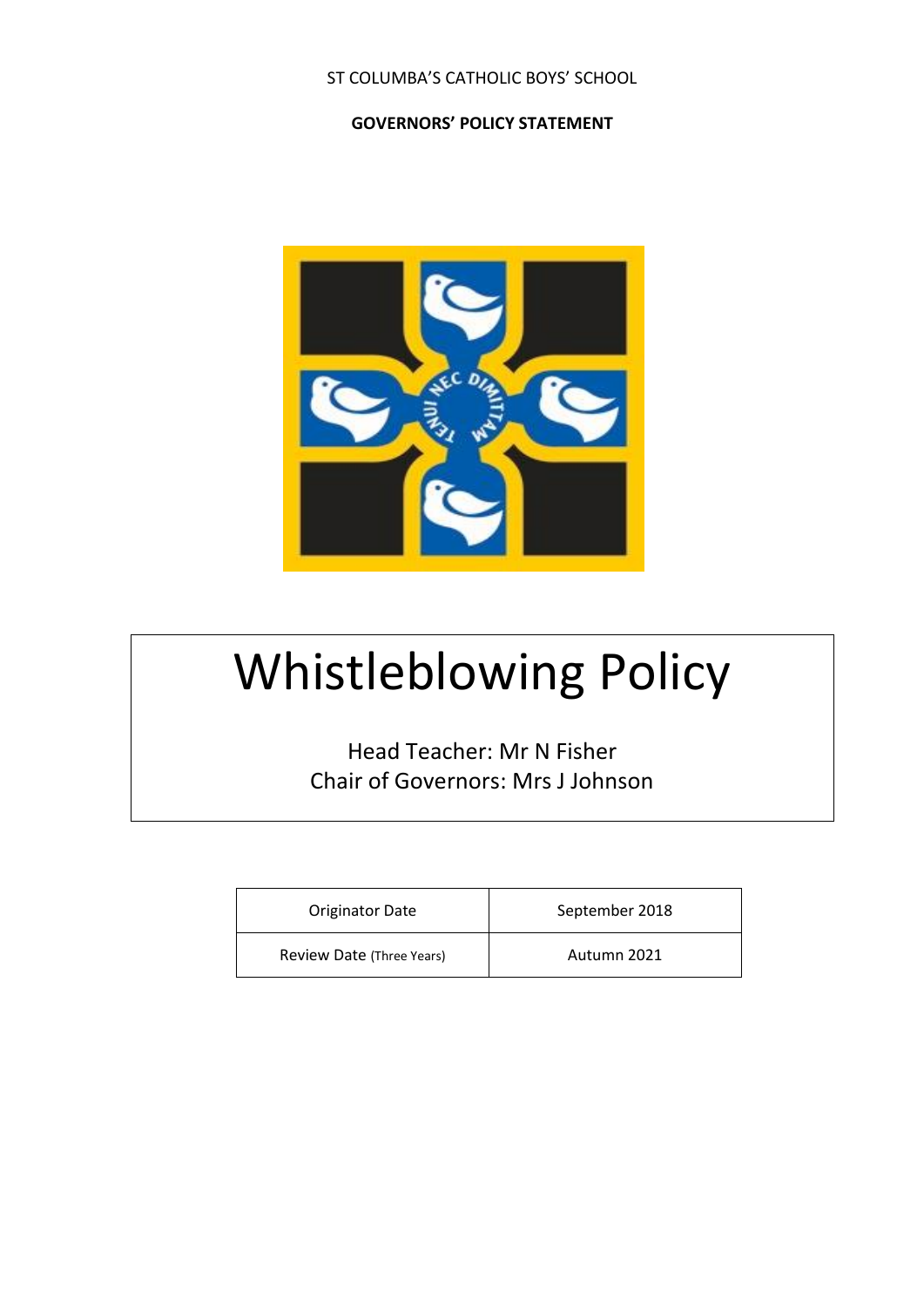# **Vision Statement**

*Our school is an inclusive place of learning that celebrates and welcomes diversity. Every member of our community is a unique and special creation of God and is known, cared for and valued for the contribution they make. Every student is challenged and supported to achieve his best.*

# **Introduction**

Members of staff are well positioned to know when something wrong is taking place within the School and therefore feel concerned. However, they may not express their concerns because they feel that speaking up would be disloyal to their colleagues or to the school. They may also fear harassment or victimisation. In these circumstances, they may find it easier to ignore their concern rather than report the matter with a view to remedying the situation. This Policy provides a framework for all members of staff to raise their concerns 'in-house' and in good faith without fear of victimisation, subsequent discrimination or disadvantage.

The school is committed to the highest possible standards of openness, probity and accountability. In line with that commitment the School encourages members of staff and others with serious concerns about any aspect of the School's work to come forward and voice those concerns. The School recognises that certain cases will have to proceed on a confidential basis so that the position of the 'whistleblower' can be protected. This Policy is intended to encourage and enable people to raise serious concerns within the School rather than overlooking a problem or "blowing the whistle" outside.

# **Aims of this Policy**

This Policy aims to:

- 1 Encourage members of staff to feel confident in raising concerns and to question and act upon their concerns;
- 2 Provide avenues for members of staff to raise these concerns and receive feedback on any action taken;
- 3 Allow members of staff to take the matter further if they are dissatisfied with the school's response; and
- 4 Reassure them that they will be protected from reprisals or victimisation for whistleblowing in good faith in accordance with this procedure.

# **Application and Scope**

- 1 This Policy applies to all members of staff and those contractors working for the School on school premises. Members of staff include staff working for the school on a temporary basis, casual or sessional workers.
- 2 It also covers agency workers and suppliers and those providing services under a contract with the school in their own premises. Foster carers and adoptive parents are similarly covered.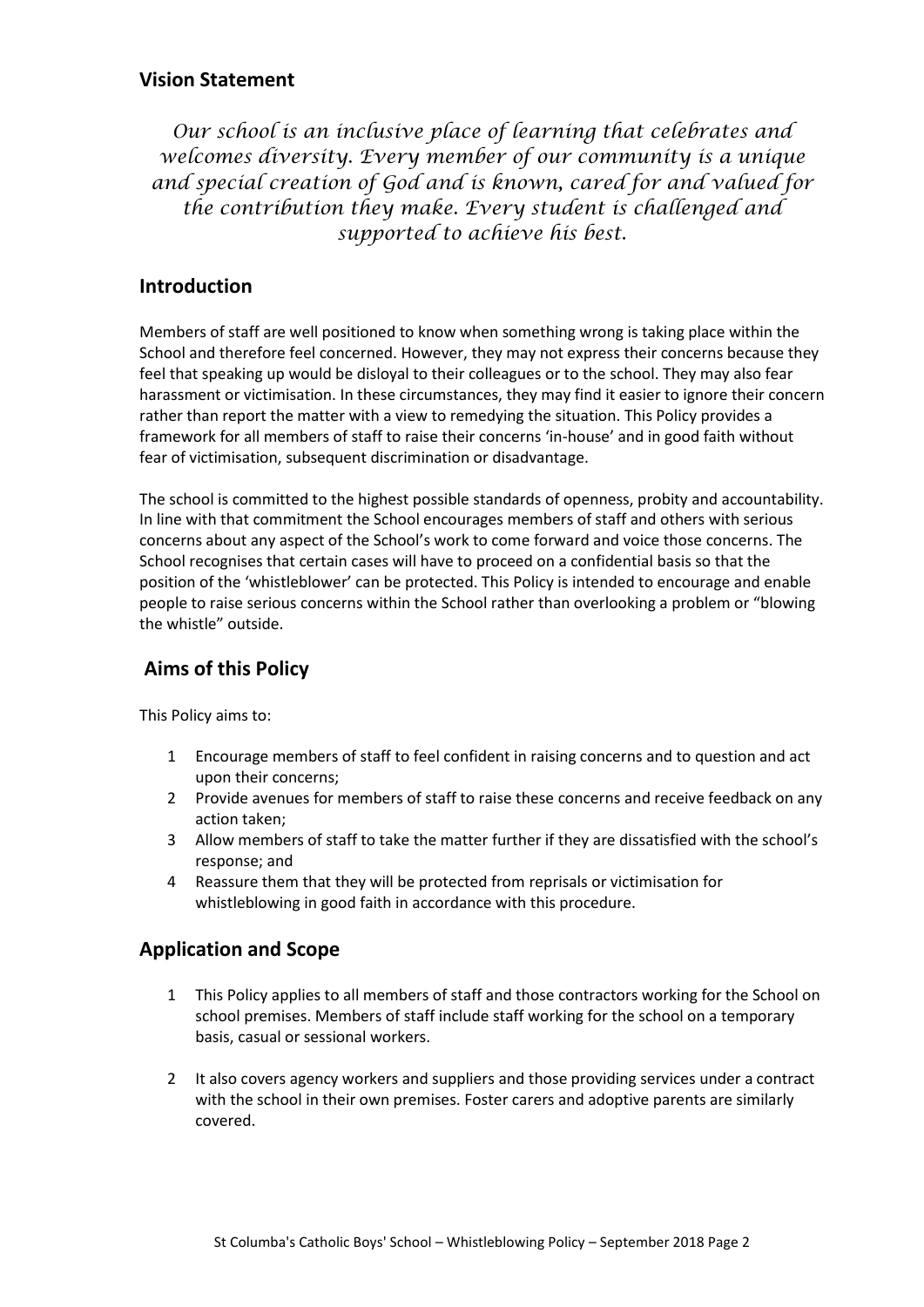- 3 This Policy is in addition to and distinct from the school's Complaint's Procedure that provides a facility to those not employed by the school (e.g. service users, advocates, family members and members of the public) to raise any concern.
- 4 This Policy is not intended to cover concerns that can be progressed under existing HR procedures. There are existing procedures in place to enable members of staff to lodge a grievance relating to their own employment. Where members of staff's concerns relate to their own employment, either in terms of the treatment afforded to them, or their terms and conditions of employment these should normally be raised through the Fair Treatment at Work procedures.
- 5 This Policy is intended to cover reasonably serious concerns that may fall outside the scope of other procedures, and include the following:
	- Failure to comply with a legal obligation to which a person is subject (this may include breaches of statutory codes of practice);
	- Conduct which is an offence or a breach of the law;
	- Conduct that is contrary to the school's Policies (this may include conduct that falls below established standards or practice);
	- disclosures relating to possible miscarriages of justice;
	- Conduct that endangers the health and safety of other members of staff and/or members of the public. (This would include abuse - whether physical, verbal or sexual – or ill treatment of any service user, family members, friend or advocate);
	- Conduct that involves damage to the environment; and
	- The unauthorised use of public funds.

The above does not represent an exhaustive list of areas covered by this Policy. Any serious concerns that members of staff may have about any aspect of service provision or the conduct of any members of staff of this School or others acting on behalf of the School can be reported under this Policy.

## **Safeguards against harassment or victimisation**

- 1 The school is committed to good practice and high standards and wants to be supportive of all its members of staff.
- 2 The school recognises that the decision to report a concern can be a difficult one to make, not least because of the fear of reprisal from those responsible for the subject that gives rise to the concern. If concerns are raised in good faith, there will be nothing to fear because members of staff will be doing their duty to the employer and to those for whom they are providing a service.
- 3 Whistleblowers raising matters of concern internally are protected from harassment, victimisation, disciplinary action or dismissal or any other disadvantage at work (even if their disclosure of any wrongdoing or malpractice is not substantiated after investigation), provided they raise/disclose issues in good faith.
- 4 The school will not tolerate harassment or victimisation and will take such action as is necessary to protect members of staff when they raise concerns in good faith under this Policy.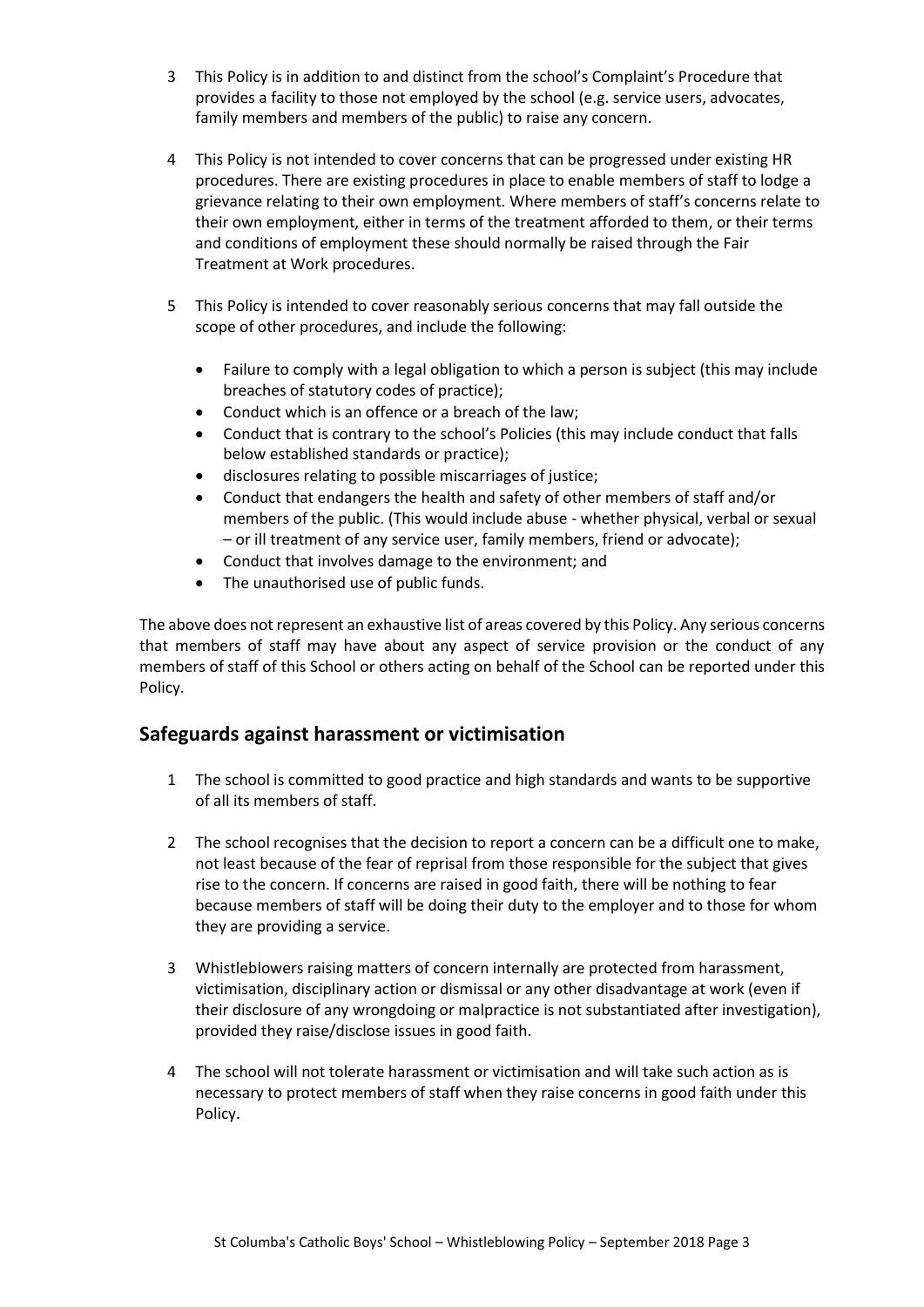# **Confidentiality**

- 1 The school will use its best endeavours to protect a members of staff's identity when they raises a concern and do not want their identity disclosed.
- 2 If whistleblowers are required to give evidence in criminal or disciplinary proceedings, the school will arrange for them to receive advice and support.

# **Anonymous allegations**

- 1 This policy encourages members of staff to put their names to any allegation. A concern expressed anonymously is much less powerful and it is often difficult to gather sufficient evidence and check its reliability. It is perhaps more likely that malicious allegations will be made anonymously. It is possible to keep one's identity confidential without being anonymous.
- 2 Anonymous allegations, however, may be considered at the discretion of the School. In exercising the discretion, the School will take account all relevant factors which will include:
	- The seriousness of the issues raised:
	- The credibility of the concern; and
	- The likelihood of confirming the allegation from other attributable sources.

## **Rights and Responsibilities of Members of staff**

- 1 All members of staff are required to report any issue of concern regarding the provision of services or management of those services. In the majority of cases, this will be done through the usual line management channels.
- 2 Members of staff are expected to report concerns as soon they arise and avoid any unnecessary delay in doing so.
- 3 Other than raising concerns in good faith, members of staff are not required to 'prove' the truth of any allegation. However, a complainant will need to demonstrate that there are reasonable grounds for the concern, and will be expected to co-operate with any investigation that takes place.
- 4 When any meeting or interview is arranged, members of staff may, if they so wish, be accompanied by a trade union official or a workplace colleague.

#### **How to raise concerns**

1 As a first step, members of staff should normally raise concerns with their immediate Line Manager. This depends, however, on the seriousness and sensitivity of the issues involved and who is thought to be involved in the alleged wrongdoing or malpractice. For example, if the member of staff believes that their line manager is involved in the matter they intend to raise, or they believe that the matter may not be dealt with properly, the concern may be raised directly with the Head Teacher who is also the School's Monitoring Officer.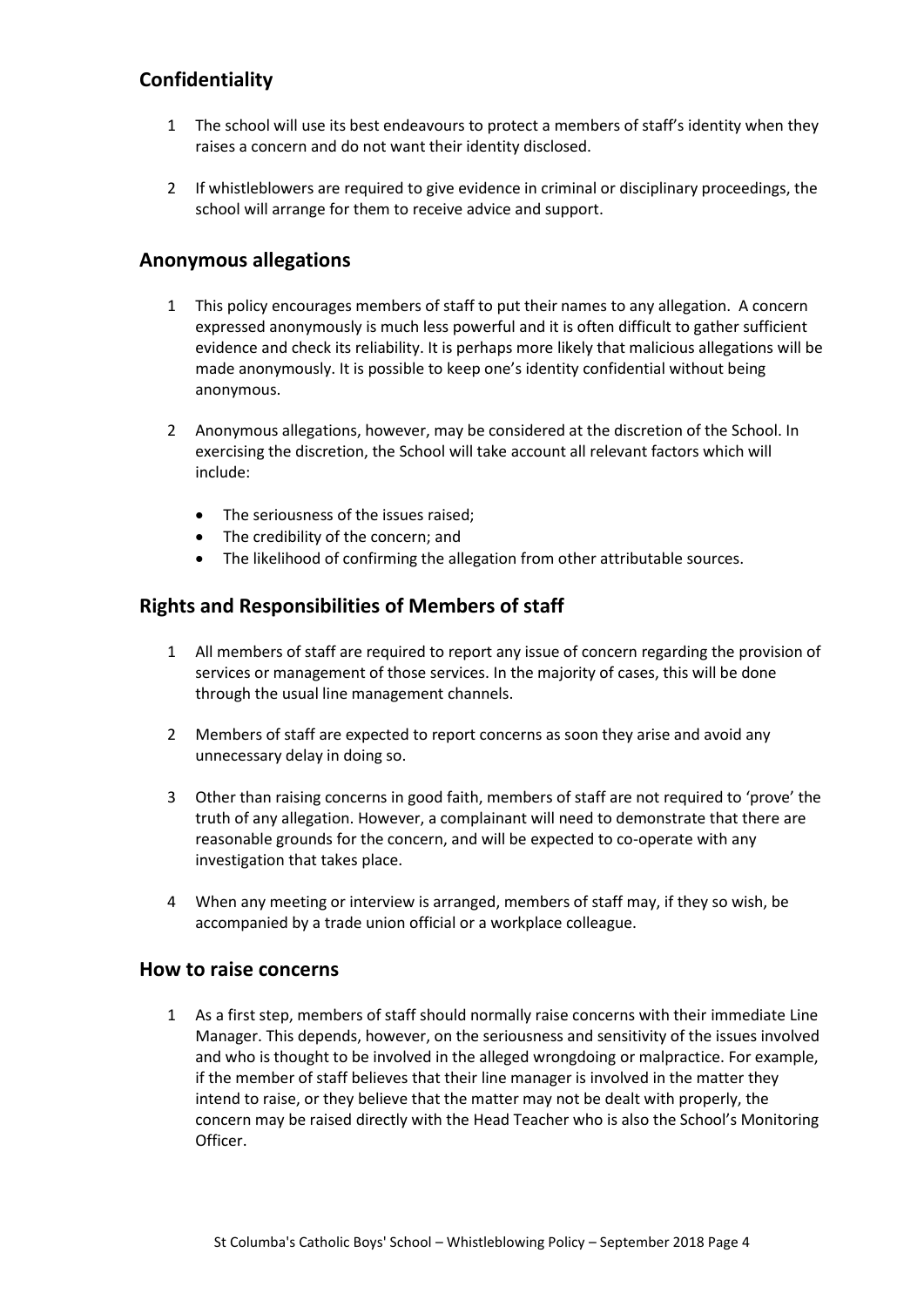- 2 Preferably concerns must be raised in writing without undue delay setting out the background and history of the concern, giving names, dates and places where possible, and the reason for the members of staff's particular concern. If a members of staff feels that they are not able to raise the concern in writing at this point, they may personally raise the matter with their Line Manager. However, at some stage the concern will need to be put in writing although this may be done through their representative.
- 3 Members of staff can obtain advice and guidance on how matters of concern may be pursued from:
	- The Head Teacher, who is also the Monitoring Officer;
	- The Business Manager; or
	- The Academy Executive Secretary.

# **How the School will respond**

- 1 Within ten working days of a concern being received, the School will write to the member of staff:
	- acknowledging that the concern has been received;
	- indicating how it proposes to deal with the matter;
	- giving an estimate of how long it will take to provide a final response;
	- telling the member of staff whether any initial enquiries have been made; and
	- telling the member of staff whether further investigations will take place, and if not, why not.
- 2 Members of staff will also be provided with details of support available which will include access to counselling facilities.
- 3 The action taken by the School will depend on the nature of the concern. The matters raised may:
	- be investigated internally;
	- be referred to the Police;
	- be referred to the external auditor; or
	- form the subject of an independent inquiry.
- 4 In order to protect individuals and those accused of possible wrongdoing or malpractice, initial enquiries will be made by the relevant senior officer to decide whether an investigation is appropriate and, if so, what form it should take. Concerns or allegations which fall within the scope of any other specific procedures (for example, child protection or discrimination issues) will normally be referred for consideration under those procedures. The overriding principles which the school will have in mind is the public interest and the fact that the school vision states that *'Every member of our community is a unique and special creation of God and is known, cared for and valued for the contribution they make'*.
- 5 Some concerns may be resolved by agreed action without the need for formal investigation. If urgent action is required this will be taken before any investigation is conducted.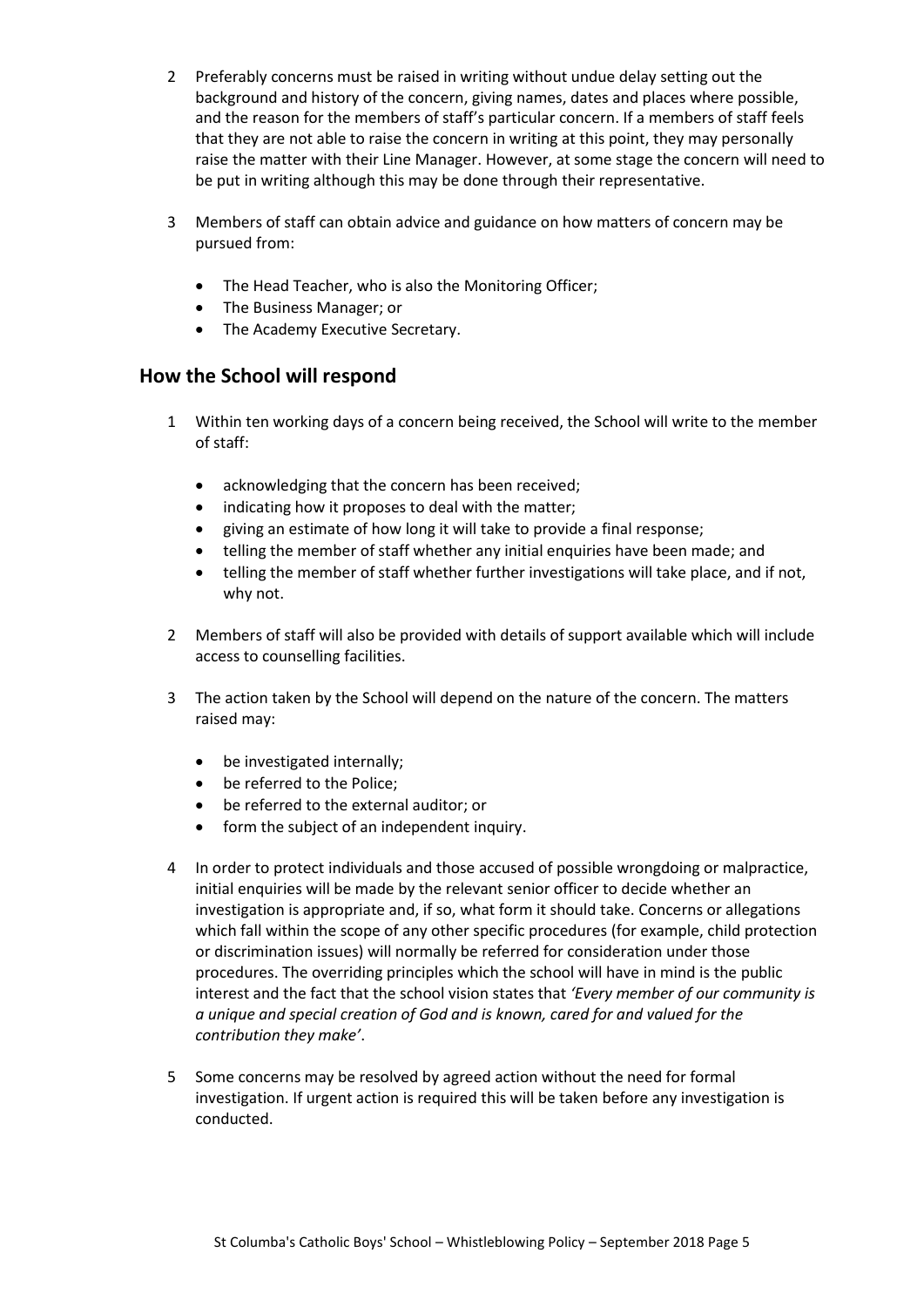- 6 The amount of contact between the officers considering the issues and the complainant members of staff will depend on the nature of the matters raised, the potential difficulties involved and the clarity of the information provided.
- 7 The school will take steps to minimise any difficulties which members of staff may experience as a result of raising a concern. For instance, if it becomes necessary to give evidence in criminal or disciplinary proceedings, the School will provide the necessary advice about the procedure and give whatever practical support that is possible.
- 8 The school accepts that members of staff need to be assured that the matter has been properly addressed and will ensure this happens.
- 9 Subject to legal constraints, members of staff will normally receive feedback about the outcomes of any investigations.
- 10 The Head Teacher will be responsible for monitoring the outcome of the concerns raised through this Policy.

# **Taking the concerns externally**

- 1 This Policy is intended to provide members of staff with an avenue to raise concerns within the School. The School hopes that members of staff will be satisfied with any action taken under this Policy.
- 2 There may be circumstances where a member of staff considers that they need to raise the matter externally. This may be because, for example, the need to involve the appropriate external regulatory body, or the member of staff considers that the matter has not been properly addressed, or that a member of staff reasonably believes that the matter will be covered up.
- 3 If a member of staff feel it is right to take the matter outside the School, the following are possible contact points:
	- The Chair of Governors;
	- the external auditor:
	- member of staff's relevant professional bodies or regulatory organisation;
	- member of staff's trade union;
	- member of staff's solicitor:
	- the Police;
	- a relevant voluntary organisation; or Public Concern at Work
- 4 If an member of staff is unsure whether or how to raise a concern or wants confidential advice, contact can be made with the independent charity Public Concern at Work on 020 7404 6609 or at [whistle@protect-advice.org.uk](mailto:whistle@protect-advice.org.uk)
- 5 Their lawyers can provide free confidential advice on how to raise a concern about serious malpractice at work.
- 6 In circumstances where a member of staff decides to raise the matter externally, they will only be protected under this procedure, and under employment law, where the disclosure is made in accordance with the Public Interest Disclosure Act 1998. This means that the disclosure must be made in one of the following ways: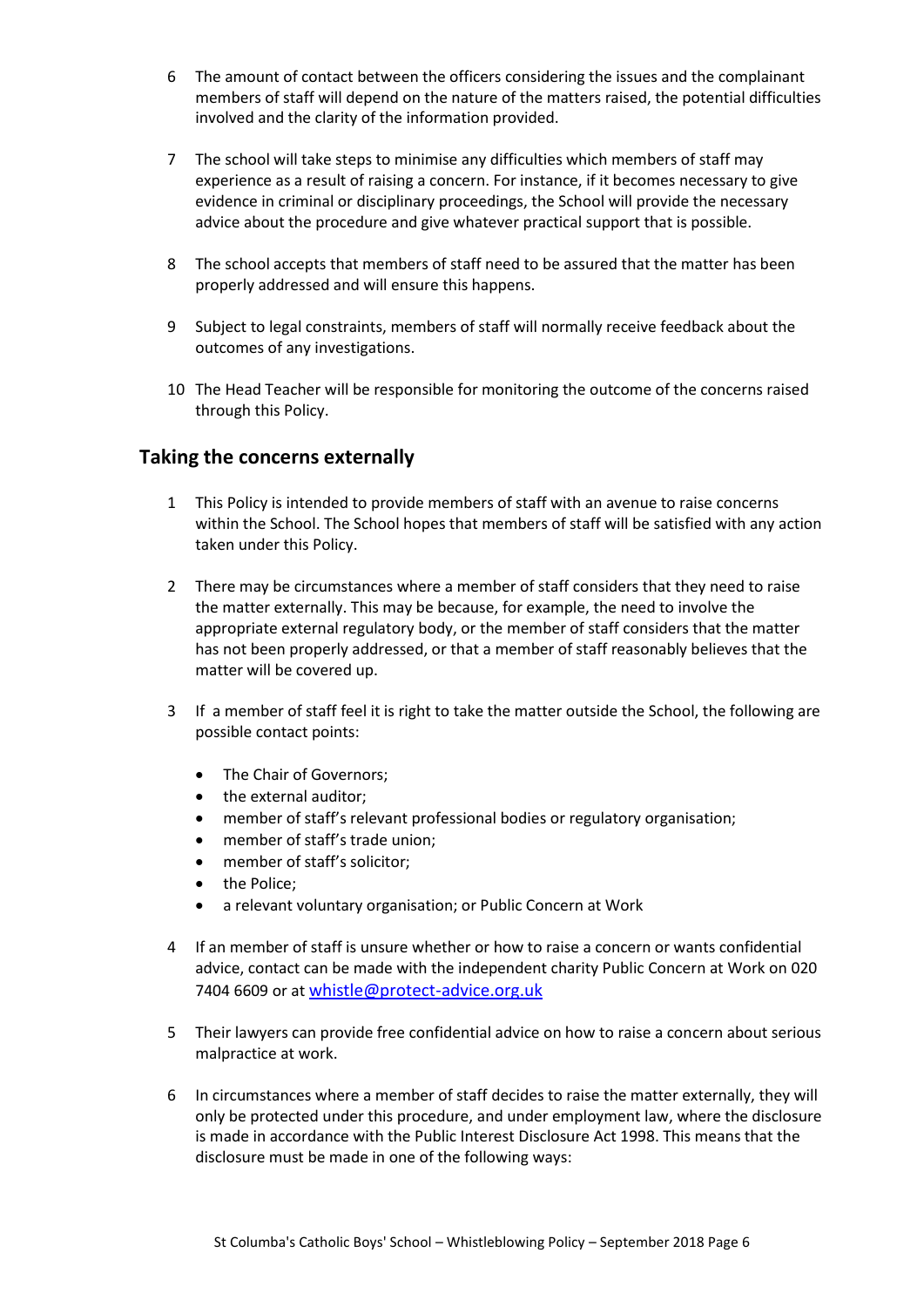- a) In the course of obtaining legal advice;
- b) To a prescribed regulatory body provided the disclosure is made in good faith and the member of staff reasonably believes the prescribed body is responsible for the matter of concern and that the information and allegation/s are substantially true;
- c) In good faith, with reasonable belief that the information and allegations are substantially true;
- d) Does not make the disclosure for personal gain;
- e) Has already raised the matter with the School or prescribed regulator, unless the member of staff reasonably believe that they will suffer a detriment, or there is no prescribed regulator and they reasonably believe that evidence will be concealed or destroyed if they make the initial disclosure to the School;
- f) In all of the circumstances it is reasonable to make the disclosure; and
- g) The disclosure is of an exceptionally serious nature and the Whistleblower makes the disclosure:
	- in good faith, with reasonable belief that the information and allegations are substantially true;
	- does not make the disclosure for personal gain; and
	- in all of the circumstances it is reasonable to make the disclosure.

# **LIST OF REGULATORY BODIES**

 The Education and Skills Funding Agency (ESFA) brings together the former responsibilities of the Education Funding Agency (EFA) and Skills Funding Agency (SFA) to create a single agency accountable for funding education and skills for children, young people and adults. Contact: Ministerial and Public Communications Division Department for Education Piccadilly Gate Store Street Manchester

M1 2WD

Website: [https://www.gov.uk/government/organisations/education-and-skills](https://www.gov.uk/government/organisations/education-and-skills-funding-agency/about)[funding-agency/about](https://www.gov.uk/government/organisations/education-and-skills-funding-agency/about)

- The Department for Education (DfE) is responsible for children's services and education, including early years, schools, higher and further education policy, apprenticeships and wider skills in England. Contact: Ministerial and Public Communications Division Department for Education Piccadilly Gate Store Street Manchester M1 2WD Tel: 0370 000 2288 Website:<https://www.gov.uk/government/organisations/department-for-education>
- The Certification Officer for Fraud, and other irregularities, relating to the financial affairs of trade unions and employer's associations. Contact: Certification Office Lower Ground Floor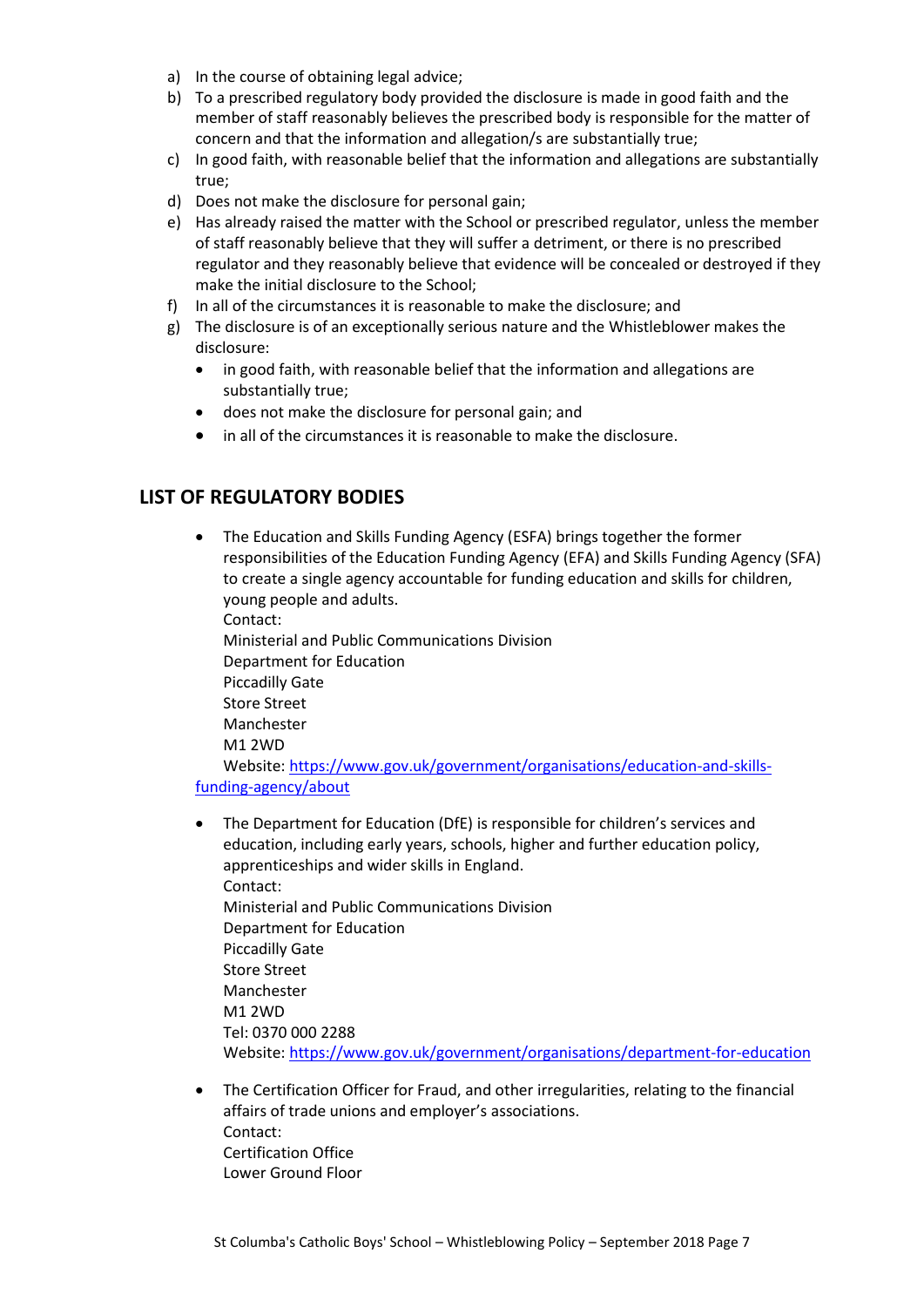Fleetbank House 2-6 Salisbury Square London EC4Y 8JX Tel: 0330 109 3602 Email: [info@certoffice.org](mailto:info@certoffice.org) Website: [www.gov.uk/certificationofficer](http://www.gov.uk/certificationofficer)

- For Income tax, corporation tax, capital gains tax, petroleum revenue tax, inheritance tax, stamp duties, national insurance contributions, statutory maternity pay, statutory sick pay, tax credits, child benefits, collection of student loans and the enforcement of the national minimum wage. Contact: Her Majesty's Revenue and Customs New Kings Beam House 22 Upper Ground LONDON SE1 9PJ Website:<https://www.gov.uk/government/organisations/hm-revenue-customs>
- For the proper conduct of public business, value for money, fraud and corruption in relation to the provision of centrally funded public services. The Comptroller and Auditor General National Audit Office 157-197 Buckingham Palace Road Victoria, London SW1W 9SP Tel: 020 7798 7000 Email: [enquiries@nao.gsi.gov.uk](mailto:enquiries@nao.gsi.gov.uk) Website:<https://www.nao.org.uk/>
- For serious or complex fraud Contact The Director of the Serious Fraud Office Serious Fraud Office 2-4 Cockspur Street London Tel: 020 7239 7272 Email: [public.enquiries@sfo.gsi.gov.uk](mailto:public.enquiries@sfo.gsi.gov.uk) Website:<https://www.sfo.gov.uk/>
- For acts or omissions which have an actual or potential effect on the environment of the management or regulation of the environment including those relating to pollution, abstraction of water, flooding, the flow of rivers, inland fisheries and migratory salmon or trout. Contact The Environment Agency National Customer Contact Centre PO Box 544 Rotherham S60 1BY Tel:03708 506 506 Email: [enquiries@environment-agency.gov.uk](mailto:enquiries@environment-agency.gov.uk) Website:<https://www.gov.uk/government/organisations/environment-agency>